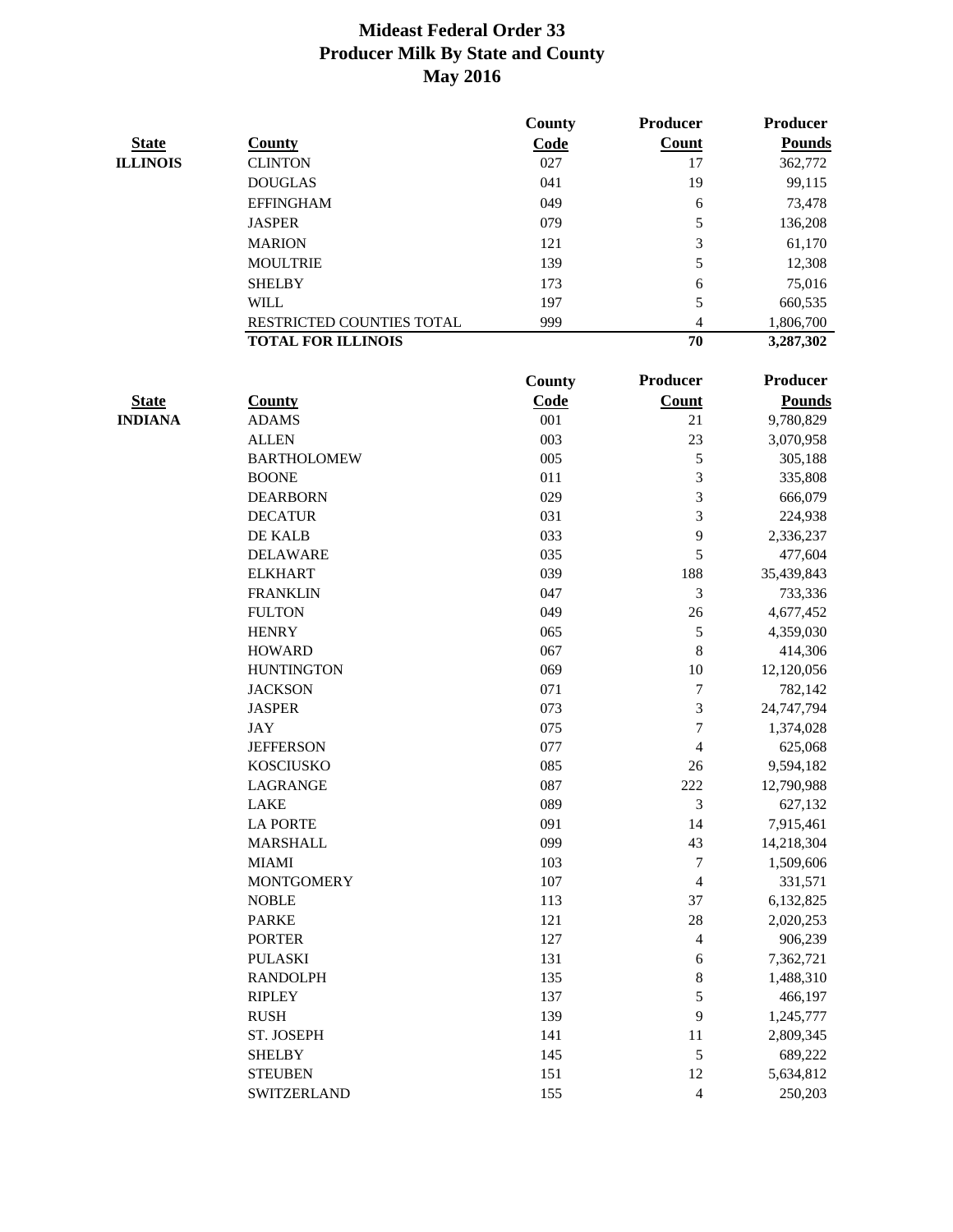|                 |                                                    | County        | Producer         | <b>Producer</b> |
|-----------------|----------------------------------------------------|---------------|------------------|-----------------|
| <b>State</b>    | <b>County</b>                                      | Code          | Count            | <b>Pounds</b>   |
| <b>INDIANA</b>  | <b>WABASH</b>                                      | 169           | 14               | 4,792,090       |
|                 | <b>WAYNE</b>                                       | 177           | 66               | 6,377,197       |
|                 | <b>WELLS</b>                                       | 179           | $\tau$           | 8,312,368       |
|                 | <b>WHITE</b>                                       | 181           | 3                | 283,685         |
|                 | WHITLEY                                            | 183           | 10               | 2,683,035       |
|                 | RESTRICTED COUNTIES TOTAL                          | 999           | 30               | 30,451,063      |
|                 | <b>TOTAL FOR INDIANA</b>                           |               | 911              | 231, 363, 282   |
|                 |                                                    |               |                  |                 |
|                 |                                                    | County        | Producer         | <b>Producer</b> |
| <b>State</b>    | <b>County</b>                                      | <b>Code</b>   | Count            | <b>Pounds</b>   |
| <b>KENTUCKY</b> | <b>CHRISTIAN</b>                                   | 047           | 7                | 275,340         |
|                 | <b>TODD</b>                                        | 219           | 7                | 361,294         |
|                 | RESTRICTED COUNTIES TOTAL                          | 999           | 12               | 862,287         |
|                 | <b>TOTAL FOR KENTUCKY</b>                          |               | 26               | 1,498,921       |
|                 |                                                    | <b>County</b> | <b>Producer</b>  | <b>Producer</b> |
| <b>State</b>    | <b>County</b>                                      | Code          | <b>Count</b>     | <b>Pounds</b>   |
| <b>MARYLAND</b> | 2/ GARRETT                                         | 023           | 43               | 3,223,327       |
|                 | 2/ Includes Restricted Counties TOTAL FOR MARYLAND |               | 43               | 3,223,327       |
|                 |                                                    |               |                  |                 |
|                 |                                                    | County        | Producer         | <b>Producer</b> |
| <b>State</b>    | <b>County</b>                                      | Code          | <b>Count</b>     | <b>Pounds</b>   |
| <b>MICHIGAN</b> | <b>ALCONA</b>                                      | 001           | 5                | 1,714,978       |
|                 | <b>ALGER</b>                                       | 003           | 3                | 153,250         |
|                 | <b>ALLEGAN</b>                                     | 005           | 68               | 36,490,162      |
|                 | <b>ALPENA</b>                                      | 007           | 32               | 6,462,916       |
|                 | <b>ARENAC</b>                                      | 011           | 22               | 9,709,645       |
|                 | <b>BARAGA</b>                                      | 013           | 3                | 188,727         |
|                 | <b>BARRY</b>                                       | 015           | 30               | 34,178,287      |
|                 | <b>BAY</b>                                         | 017           | 5                | 1,890,870       |
|                 | <b>BERRIEN</b>                                     | 021           | $\tau$           | 4,580,526       |
|                 | <b>BRANCH</b>                                      | 023           | 19               | 7,313,668       |
|                 | <b>CALHOUN</b>                                     | 025           | 21               | 14,916,869      |
|                 | CASS                                               | 027           | 3                | 1,023,109       |
|                 | <b>CHARLEVOIX</b>                                  | 029           | 4                | 994,485         |
|                 | <b>CHEBOYGAN</b>                                   | 031           | 4                | 877,897         |
|                 | <b>CHIPPEWA</b>                                    | 033           | 7                | 959,846         |
|                 | <b>CLARE</b>                                       | 035           | 26               | 5,463,947       |
|                 | <b>CLINTON</b>                                     | 037           | 54               | 79,766,148      |
|                 | <b>DELTA</b>                                       | 041           | $\overline{4}$   | 574,751         |
|                 | <b>EATON</b>                                       | 045           | 23               | 2,861,671       |
|                 | <b>GENESEE</b>                                     | 049           | 7                | 2,020,267       |
|                 | <b>GLADWIN</b>                                     | 051           | $\boldsymbol{7}$ | 2,194,607       |
|                 | <b>GRAND TRAVERSE</b>                              | 055           | 3                | 207,130         |
|                 | <b>GRATIOT</b>                                     | 057           | 35               | 78,170,738      |
|                 | <b>HILLSDALE</b>                                   | 059           | 26               | 10,300,303      |
|                 | <b>HURON</b>                                       | 063           | 68               | 89,065,175      |
|                 | <b>INGHAM</b>                                      | 065           | 24               | 10,704,329      |
|                 | <b>IONIA</b>                                       | 067           | 49               | 38,211,391      |
|                 | <b>IOSCO</b>                                       | 069           | 13               | 3,633,625       |
|                 | <b>ISABELLA</b>                                    | 073           | 42               | 21,596,843      |
|                 | <b>JACKSON</b>                                     | 075           | 17               | 7,677,266       |
|                 | <b>KALAMAZOO</b>                                   | 077           | $\overline{7}$   | 14,851,249      |
|                 | <b>KENT</b>                                        | 081           | 34               | 18,296,982      |
|                 |                                                    |               |                  |                 |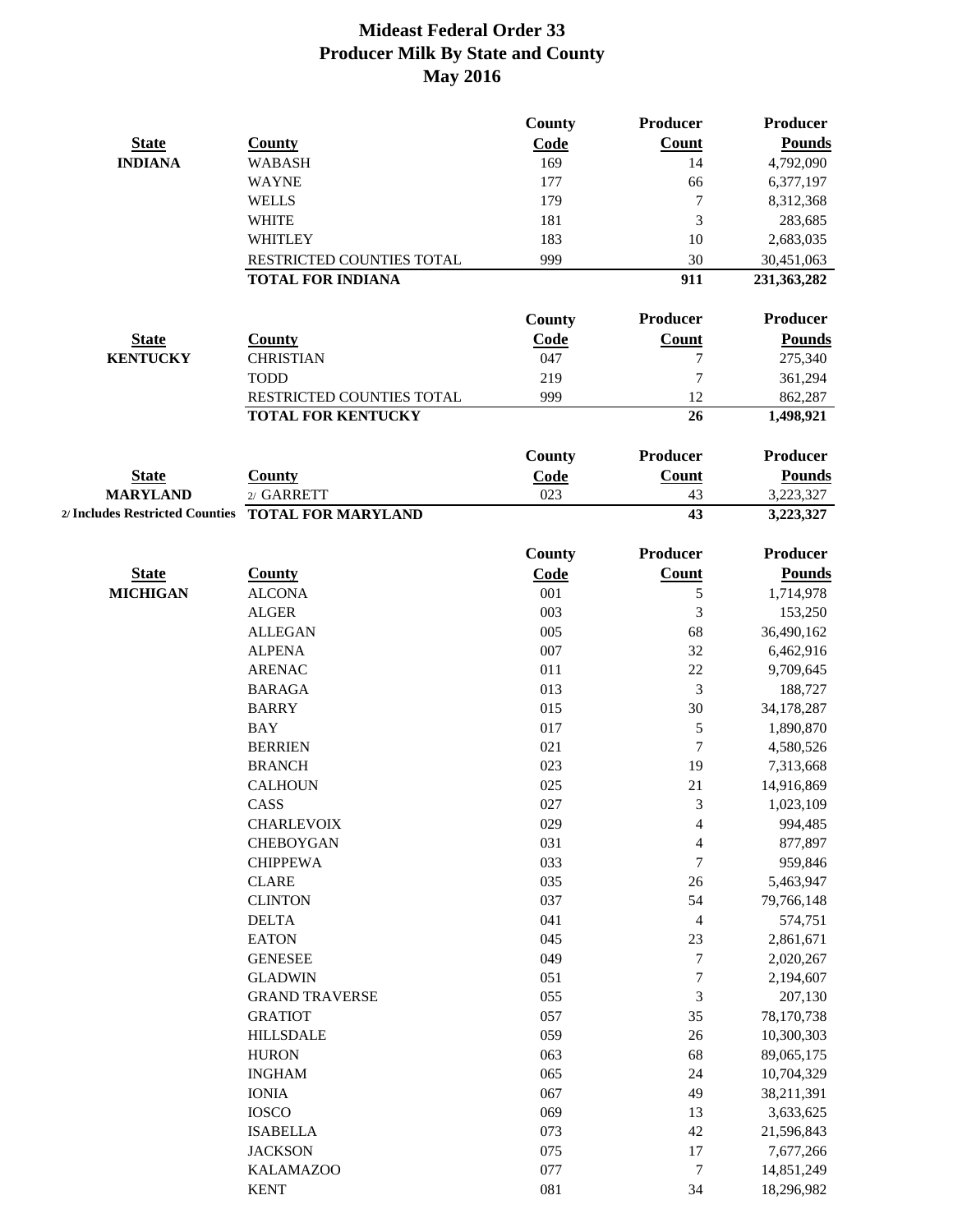|                  |                            | County | Producer         | <b>Producer</b> |
|------------------|----------------------------|--------|------------------|-----------------|
| <b>State</b>     | <b>County</b>              | Code   | Count            | <b>Pounds</b>   |
| <b>MICHIGAN</b>  | <b>LAPEER</b>              | 087    | 29               | 3,936,129       |
|                  | LEELANAU                   | 089    | $\overline{4}$   | 291,237         |
|                  | <b>LENAWEE</b>             | 091    | 26               | 38,098,879      |
|                  | <b>LIVINGSTON</b>          | 093    | 10               | 4,881,962       |
|                  | <b>MACOMB</b>              | 099    | 6                | 362,650         |
|                  | <b>MARQUETTE</b>           | 103    | 3                | 271,180         |
|                  | <b>MASON</b>               | 105    | 15               | 5,270,450       |
|                  | <b>MECOSTA</b>             | 107    | 21               | 6,579,892       |
|                  | <b>MENOMINEE</b>           | 109    | 14               | 3,402,259       |
|                  | <b>MIDLAND</b>             | 111    | 3                | 1,926,235       |
|                  | <b>MISSAUKEE</b>           | 113    | 45               | 46,450,090      |
|                  | <b>MONROE</b>              | 115    | 4                | 752,885         |
|                  | <b>MONTCALM</b>            | 117    | 52               | 21,524,751      |
|                  | <b>MONTMORENCY</b>         | 119    | 7                | 1,341,690       |
|                  | <b>MUSKEGON</b>            | 121    | 15               | 18,013,312      |
|                  | <b>NEWAYGO</b>             | 123    | 49               | 20,530,593      |
|                  | <b>OCEANA</b>              | 127    | $\boldsymbol{7}$ | 975,976         |
|                  | <b>OGEMAW</b>              | 129    | 41               | 15,684,295      |
|                  | <b>OSCEOLA</b>             | 133    | 39               | 16,725,429      |
|                  | <b>OSCODA</b>              | 135    | 10               | 850,841         |
|                  | <b>OTTAWA</b>              | 139    | 59               | 67,855,927      |
|                  | PRESQUE ISLE               | 141    | 9                | 1,560,489       |
|                  | <b>SAGINAW</b>             | 145    | 16               | 5,611,300       |
|                  | <b>ST. CLAIR</b>           | 147    | 12               | 2,376,781       |
|                  | ST. JOSEPH                 | 149    | 23               | 10,693,390      |
|                  | <b>SANILAC</b>             | 151    | 96               | 61,526,233      |
|                  | <b>SHIAWASSEE</b>          | 155    | 18               | 5,920,560       |
|                  | <b>TUSCOLA</b>             | 157    | 40               | 29,485,227      |
|                  | <b>VAN BUREN</b>           | 159    | 11               | 8,363,368       |
|                  | WASHTENAW                  | 161    | 20               | 4,045,988       |
|                  | <b>WEXFORD</b>             | 165    | 12               | 1,315,190       |
|                  | RESTRICTED COUNTIES TOTAL  | 999    | 13               | 3,842,640       |
|                  | <b>TOTAL FOR MICHIGAN</b>  |        | 1,401            | 917,519,485     |
|                  |                            | County | <b>Producer</b>  | Producer        |
| <u>State</u>     | <b>County</b>              | Code   | <b>Count</b>     | <b>Pounds</b>   |
| <b>MINNESOTA</b> | <b>OTTER TAIL</b>          | 111    | 5                | 263,240         |
|                  | <b>STEARNS</b>             | 145    | 6                | 385,021         |
|                  | <b>TODD</b>                | 153    | 11               | 69,353          |
|                  | RESTRICTED COUNTIES TOTAL  | 999    | $\overline{c}$   | 120,217         |
|                  | <b>TOTAL FOR MINNESOTA</b> |        | 24               | 837,831         |
|                  |                            | County | <b>Producer</b>  | <b>Producer</b> |
| <b>State</b>     | <b>County</b>              | Code   | <b>Count</b>     | <b>Pounds</b>   |
| <b>MISSOURI</b>  | <b>MORGAN</b>              | 141    | 3                | 11,076          |
|                  | RESTRICTED COUNTIES TOTAL  | 999    | 3                | 9,119           |
|                  | <b>TOTAL FOR MINNESOTA</b> |        | 6                | 20,195          |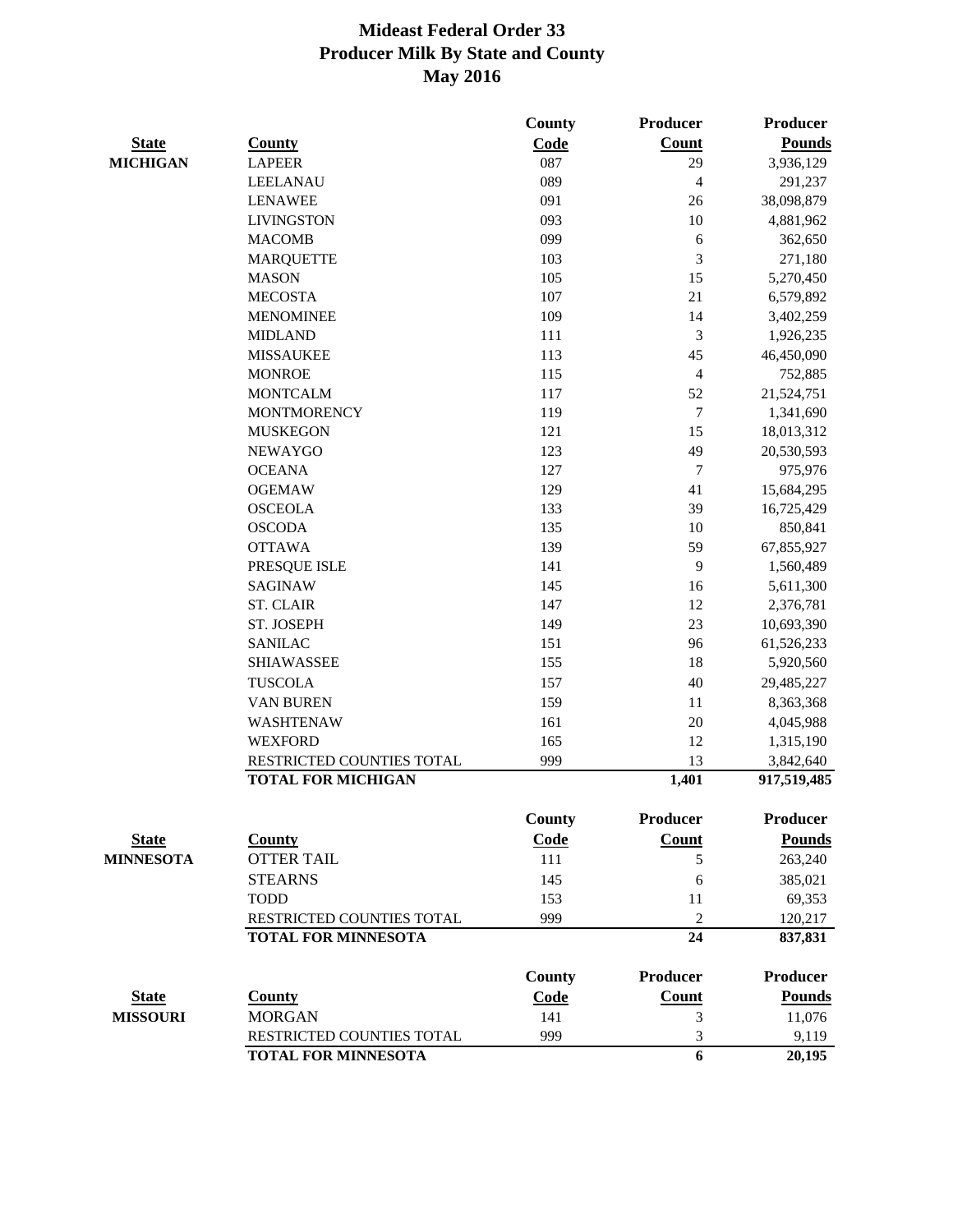|                 |                           | County      | Producer                 | Producer      |
|-----------------|---------------------------|-------------|--------------------------|---------------|
| <b>State</b>    | <b>County</b>             | Code        | <b>Count</b>             | <b>Pounds</b> |
| <b>NEW YORK</b> | CATTARAUGUS               | 009         | 58                       | 18,905,349    |
|                 | <b>CHAUTAUQUA</b>         | 013         | 124                      | 29,780,110    |
|                 | <b>ERIE</b>               | 029         | 11                       | 3,517,680     |
|                 | <b>GENESEE</b>            | 037         | 7                        | 12,276,181    |
|                 | <b>LIVINGSTON</b>         | 051         | 11                       | 13,056,872    |
|                 | <b>WYOMING</b>            | 121         | 17                       | 26,443,980    |
|                 | RESTRICTED COUNTIES TOTAL | 999         | 7                        | 5,102,672     |
|                 | <b>TOTAL FOR NEW YORK</b> |             | 235                      | 109,082,844   |
|                 |                           |             | Producer                 | Producer      |
| <b>State</b>    | <b>County</b>             | <b>Code</b> | Count                    | <b>Pounds</b> |
| <b>OHIO</b>     | <b>ADAMS</b>              | 001         | $17\,$                   | 1,485,739     |
|                 | <b>ALLEN</b>              | 003         | 3                        | 497,240       |
|                 | <b>ASHLAND</b>            | 005         | 53                       | 15,772,186    |
|                 | <b>ASHTABULA</b>          | 007         | 31                       | 6,638,089     |
|                 | <b>ATHENS</b>             | 009         | 8                        | 528,805       |
|                 | <b>AUGLAIZE</b>           | 011         | 42                       | 8,090,282     |
|                 | <b>BELMONT</b>            | 013         | 12                       | 1,122,982     |
|                 | <b>BROWN</b>              | 015         | $\,$ 8 $\,$              | 725,442       |
|                 | <b>BUTLER</b>             | 017         | 3                        | 274,073       |
|                 | CARROLL                   | 019         | 30                       | 3,081,589     |
|                 | <b>CHAMPAIGN</b>          | 021         | 12                       | 1,364,252     |
|                 | <b>CLARK</b>              | 023         | $\overline{\mathcal{L}}$ | 7,519,498     |
|                 | <b>CLINTON</b>            | 027         | 6                        | 579,459       |
|                 | <b>COLUMBIANA</b>         | 029         | 77                       | 15,502,940    |
|                 | <b>COSHOCTON</b>          | 031         | 25                       | 2,786,297     |
|                 | <b>CRAWFORD</b>           | 033         | $\,$ 8 $\,$              | 3,350,647     |
|                 | <b>DARKE</b>              | 037         | 43                       | 12,460,794    |
|                 | <b>DEFIANCE</b>           | 039         | 10                       | 10,843,689    |
|                 | <b>DELAWARE</b>           | 041         | $\overline{4}$           | 347,294       |
|                 | <b>FAIRFIELD</b>          | 045         | $10\,$                   | 748,677       |
|                 | <b>FAYETTE</b>            | 047         | 5                        | 984,096       |
|                 | <b>FULTON</b>             | 051         | 11                       | 5,762,500     |
|                 | <b>GALLIA</b>             | 053         | 7                        | 426,672       |
|                 | <b>GEAUGA</b>             | 055         | 54                       | 5,060,676     |
|                 | <b>GREENE</b>             | 057         | 4                        | 1,252,392     |
|                 | <b>GUERNSEY</b>           | 059         | 5                        | 572,019       |
|                 | <b>HANCOCK</b>            | 063         | 3                        | 1,652,924     |
|                 | <b>HARDIN</b>             | 065         | 9                        | 10,869,448    |
|                 | <b>HARRISON</b>           | 067         | 6                        | 540,964       |
|                 | <b>HENRY</b>              | 069         | 8                        | 3,904,288     |
|                 | <b>HIGHLAND</b>           | 071         | 33                       | 3,201,650     |
|                 | <b>HOLMES</b>             | 075         | 160                      | 16,592,417    |
|                 |                           |             | 51                       |               |
|                 | <b>HURON</b>              | 077         |                          | 6,908,229     |
|                 | <b>JACKSON</b>            | 079         | 5                        | 154,541       |
|                 | <b>JEFFERSON</b>          | 081         | $\overline{7}$           | 751,292       |
|                 | <b>KNOX</b>               | 083         | 26                       | 9,699,950     |
|                 | <b>LICKING</b>            | 089         | 12                       | 5,143,707     |
|                 | <b>LOGAN</b>              | 091         | 30                       | 5,413,065     |
|                 | <b>LORAIN</b>             | 093         | 17                       | 1,950,659     |
|                 | <b>MADISON</b>            | 097         | 12                       | 19,463,740    |
|                 | <b>MAHONING</b>           | 099         | $30\,$                   | 6,511,009     |
|                 | <b>MARION</b>             | 101         | 4                        | 7,636,947     |
|                 | <b>MEDINA</b>             | 103         | 22                       | 3,969,713     |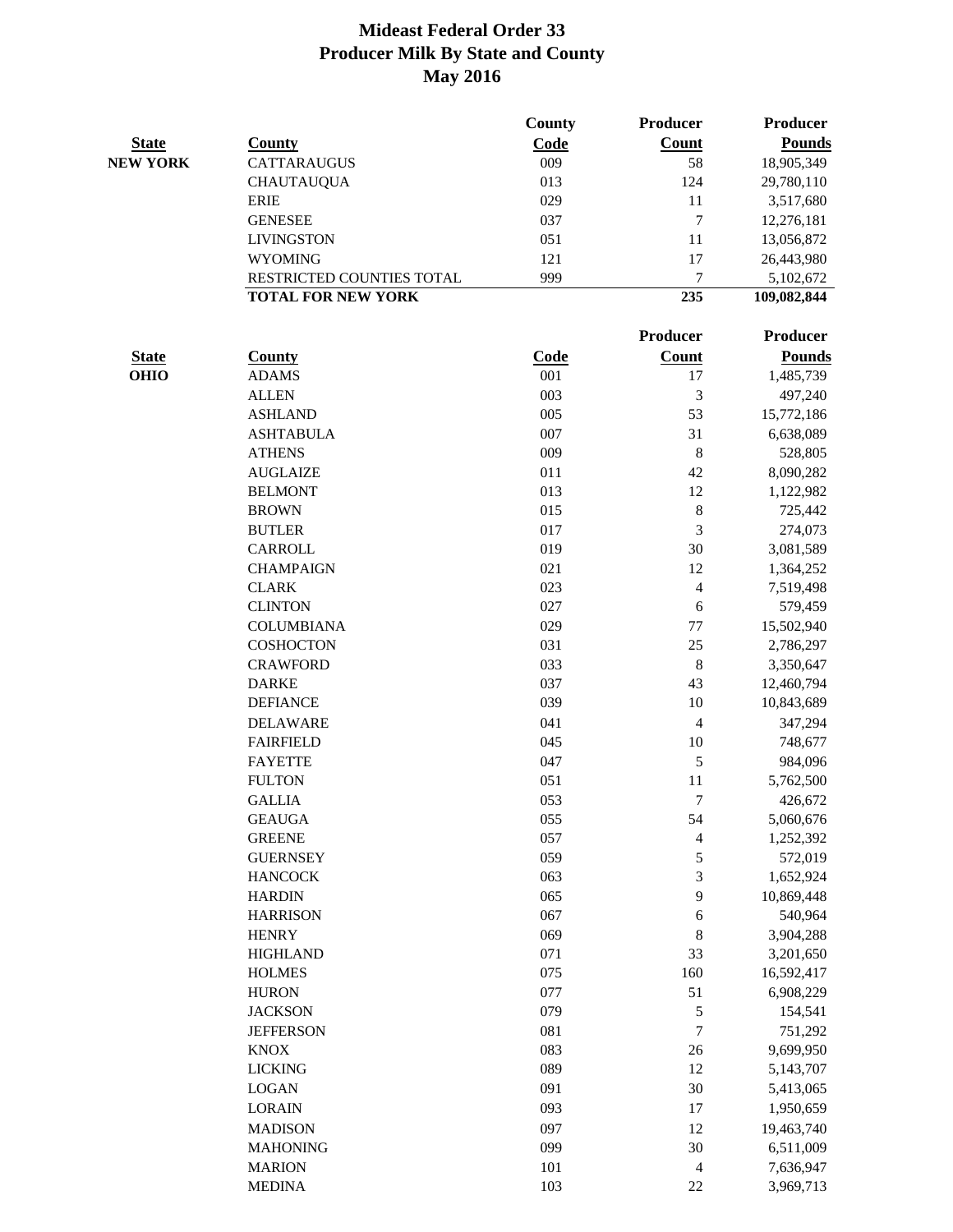| <b>State</b> | <b>County</b>             | Code | <b>Count</b> | <b>Pounds</b> |
|--------------|---------------------------|------|--------------|---------------|
| OHIO         | <b>MEIGS</b>              | 105  | $\tau$       | 833,647       |
|              | <b>MERCER</b>             | 107  | 98           | 31,909,309    |
|              | <b>MIAMI</b>              | 109  | 12           | 1,531,775     |
|              | <b>MONROE</b>             | 111  | 11           | 801,200       |
|              | <b>MONTGOMERY</b>         | 113  | 3            | 332,268       |
|              | <b>MORGAN</b>             | 115  | $\tau$       | 1,938,926     |
|              | <b>MORROW</b>             | 117  | 8            | 2,957,942     |
|              | <b>MUSKINGUM</b>          | 119  | 13           | 1,261,047     |
|              | <b>PAULDING</b>           | 125  | 9            | 19,079,429    |
|              | <b>PERRY</b>              | 127  | 3            | 435,391       |
|              | <b>PICKAWAY</b>           | 129  | 9            | 3,821,538     |
|              | <b>PIKE</b>               | 131  | 11           | 618,249       |
|              | <b>PORTAGE</b>            | 133  | 12           | 3,306,684     |
|              | <b>PREBLE</b>             | 135  | 10           | 1,704,153     |
|              | <b>PUTNAM</b>             | 137  | 13           | 8,395,532     |
|              | <b>RICHLAND</b>           | 139  | 104          | 12,554,615    |
|              | <b>ROSS</b>               | 141  | 9            | 593,249       |
|              | <b>SANDUSKY</b>           | 143  | 9            | 938,210       |
|              | <b>SCIOTO</b>             | 145  | 3            | 308,146       |
|              | <b>SENECA</b>             | 147  | 3            | 974,120       |
|              | <b>SHELBY</b>             | 149  | 44           | 12,359,193    |
|              | <b>STARK</b>              | 151  | 71           | 16,653,079    |
|              | <b>TRUMBULL</b>           | 155  | 29           | 4,727,851     |
|              | TUSCARAWAS                | 157  | 141          | 13,890,828    |
|              | <b>UNION</b>              | 159  | 8            | 1,099,284     |
|              | <b>VAN WERT</b>           | 161  | 7            | 7,462,157     |
|              | <b>WASHINGTON</b>         | 167  | 18           | 3,481,426     |
|              | <b>WAYNE</b>              | 169  | 214          | 61,165,021    |
|              | <b>WILLIAMS</b>           | 171  | 3            | 10,219,163    |
|              | <b>WOOD</b>               | 173  | 6            | 9,077,675     |
|              | <b>WYANDOT</b>            | 175  | 7            | 830,669       |
|              | RESTRICTED COUNTIES TOTAL | 999  | 14           | 1,458,831     |
|              | <b>TOTAL FOR OHIO</b>     |      | 1,843        | 448,863,479   |

**Producer Producer** 

**County Producer Producer** 

| <b>State</b> | County            | Code | Count | Pounds      |
|--------------|-------------------|------|-------|-------------|
| PENNSYLVANIA | <b>ARMSTRONG</b>  | 005  | 26    | 3,394,101   |
|              | <b>BEAVER</b>     | 007  | 26    | 1,922,361   |
|              | <b>BRADFORD</b>   | 015  | 22    | 2,008,470   |
|              | <b>BUTLER</b>     | 019  | 30    | 4, 141, 058 |
|              | <b>CAMBRIA</b>    | 021  | 8     | 1,585,499   |
|              | <b>CENTRE</b>     | 027  | 9     | 789,437     |
|              | <b>CLARION</b>    | 031  | 25    | 3,313,128   |
|              | <b>CLEARFIELD</b> | 033  | 8     | 768,133     |
|              | <b>CLINTON</b>    | 035  | 18    | 2,361,896   |
|              | <b>CRAWFORD</b>   | 039  | 126   | 20,761,469  |
|              | <b>ELK</b>        | 047  | 8     | 619,414     |
|              | <b>ERIE</b>       | 049  | 60    | 5,609,092   |
|              | <b>FAYETTE</b>    | 051  | 23    | 2,962,292   |
|              | <b>FOREST</b>     | 053  | 3     | 215,247     |
|              | <b>HUNTINGDON</b> | 059  | 5     | 7,152,316   |
|              | <b>INDIANA</b>    | 063  | 52    | 8,586,887   |
|              | <b>JEFFERSON</b>  | 065  | 27    | 2,554,662   |
|              | <b>LAWRENCE</b>   | 073  | 33    | 6,595,443   |